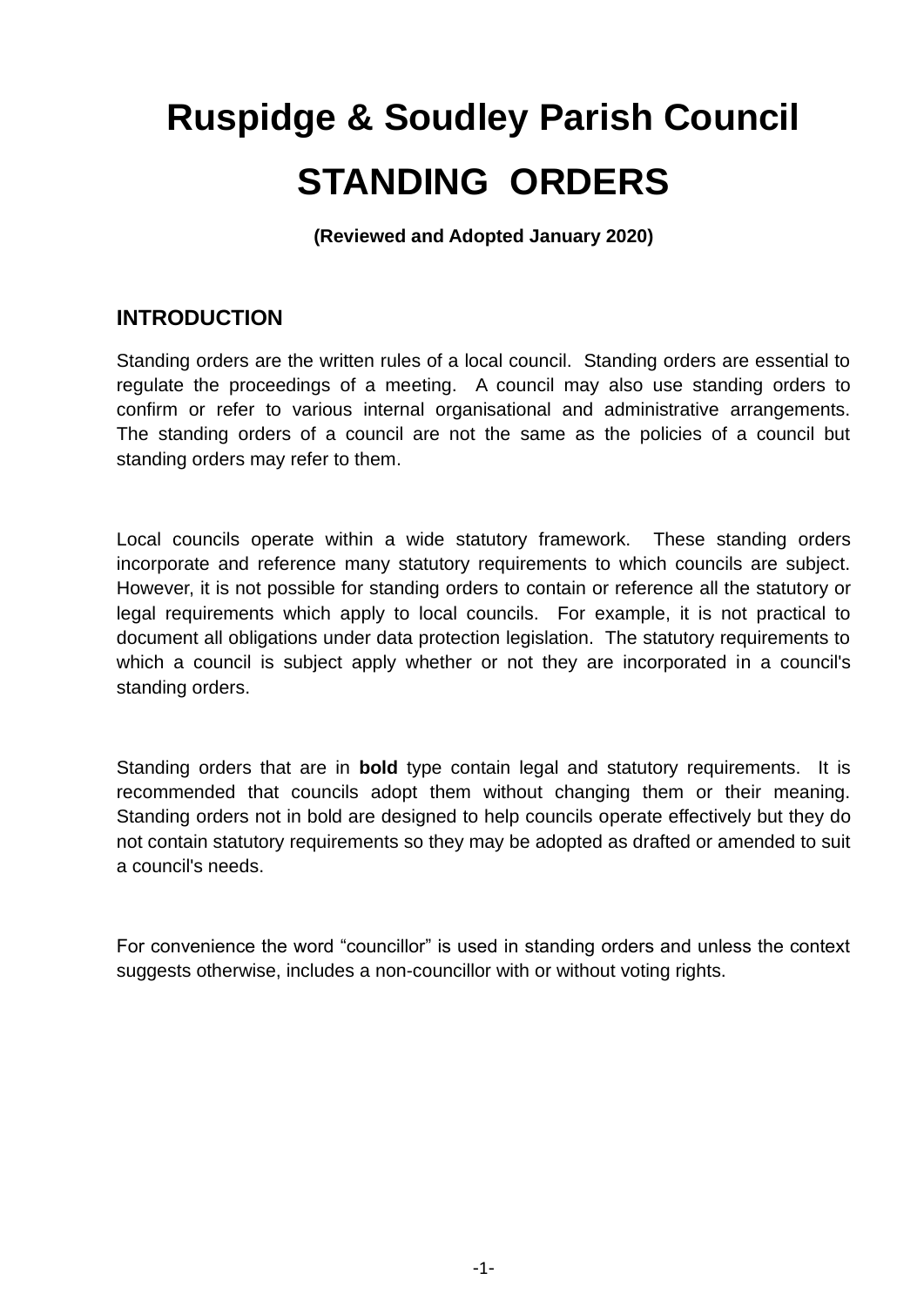# INDEX

| 1.  | Rules of debate at meetings                                                         | 3  |
|-----|-------------------------------------------------------------------------------------|----|
| 2.  | Disorderly conduct at meetings                                                      | 4  |
| 3.  | Meetings generally                                                                  | 5  |
| 4.  | Committees and sub-committees                                                       | 8  |
| 5.  | Ordinary council meetings                                                           | 9  |
| 6.  | Extraordinary meetings of the council and committees and sub-committees             | 10 |
| 7.  | Previous resolutions                                                                | 11 |
| 8.  | Voting on appointments                                                              | 11 |
| 9.  | Motions for a meeting that require written notice to be given to the Proper Officer | 11 |
| 10. | Motions at a meeting that do not require written notice                             | 12 |
| 11. | Management of information                                                           | 12 |
| 12. | Draft minutes                                                                       | 13 |
| 13. | Code of conduct and dispensations                                                   | 13 |
| 14. | Code of conduct complaints                                                          | 14 |
| 15. | <b>Proper Officer</b>                                                               | 15 |
| 16. | Responsible Financial Officer                                                       | 16 |
| 17. | Accounts and accounting statements                                                  | 17 |
| 18. | Financial controls and procurement                                                  | 17 |
| 19. | Handling staff matters                                                              | 19 |
| 20. | Responsibilities to provide information                                             | 19 |
| 21. | Responsibilities under data protection legislation                                  | 19 |
| 22. | Relations with the press/media                                                      | 20 |
| 23. | Execution and sealing of legal deeds                                                | 20 |
| 24. | Communicating with District and County or Unitary councillors                       | 20 |
| 25. | Restrictions on councillor activities                                               | 20 |
| 25. | Standing orders generally                                                           | 20 |

Page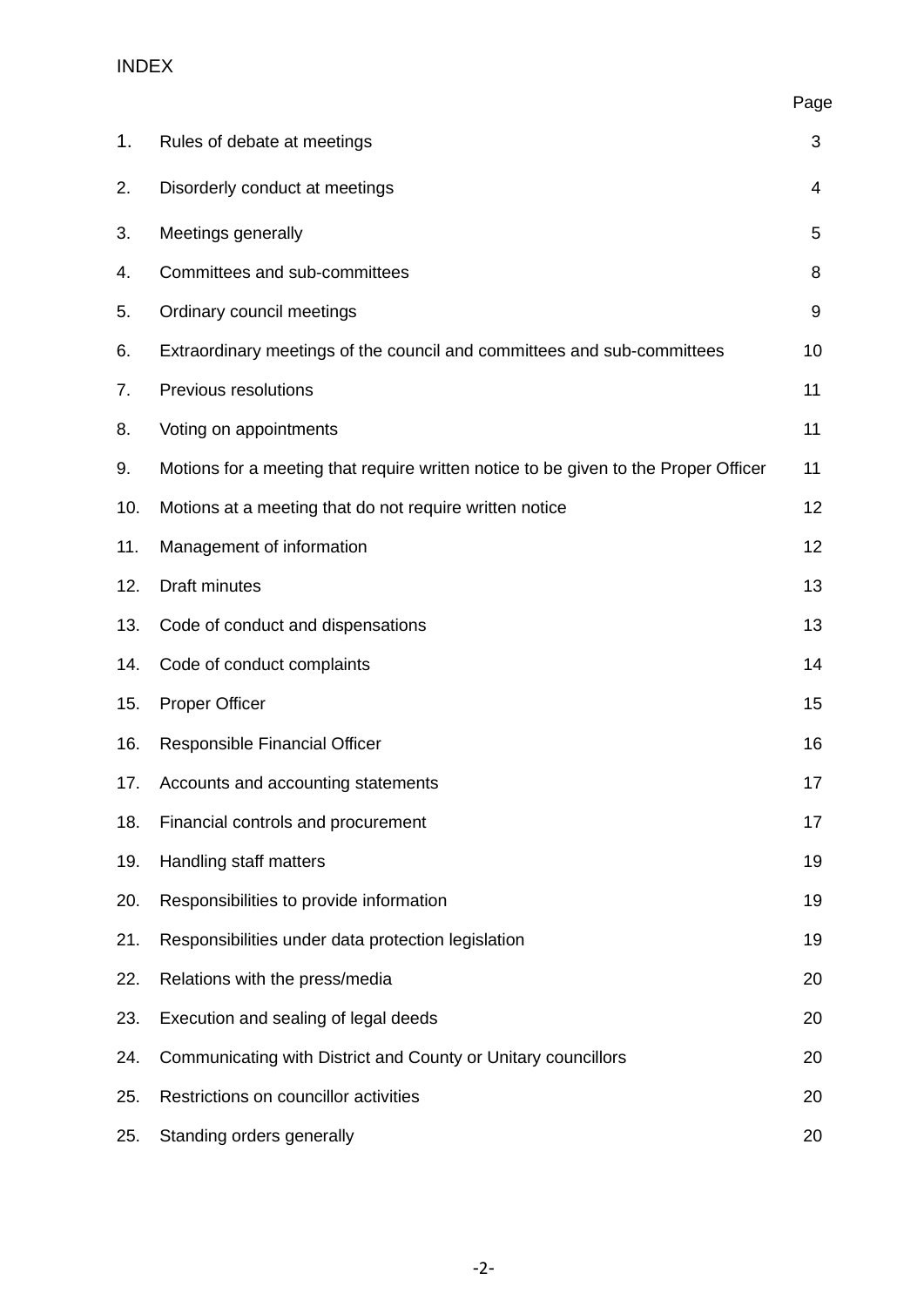#### **1. RULES OF DEBATE AT MEETINGS**

- a Motions on the agenda shall be considered in the order that they appear unless the order is changed at the discretion of the chairman of the meeting.
- b A motion (including an amendment) shall not be progressed unless it has been moved and seconded.
- c A motion on the agenda that is not moved by its proposer may be treated by the chairman of the meeting as withdrawn.
- d If a motion (including an amendment) has been seconded, it may be withdrawn by the proposer only with the consent of the seconder and the meeting.
- e An amendment is a proposal to remove or add words to a motion. It shall not negate the motion.
- f If an amendment to the original motion is carried, the original motion (as amended) becomes the substantive motion upon which further amendment(s) may be moved.
- g An amendment shall not be considered unless early verbal notice of it is given at the meeting and, if requested by the chairman of the meeting, is expressed in writing to the chairman.
- h A councillor may move an amendment to his own motion if agreed by the meeting. If a motion has already been seconded, the amendment shall be with the consent of the seconder and the meeting.
- i If there is more than one amendment to an original or substantive motion, the amendments shall be moved in the order directed by the chairman of the meeting.
- j Subject to standing order 1(k), only one amendment shall be moved and debated at a time, the order of which shall be directed by the chairman of the meeting.
- k One or more amendments may be discussed together if the chairman of the meeting considers this expedient but each amendment shall be voted upon separately.
- l A councillor may not move more than one amendment to an original or substantive motion.
- m The mover of an amendment has no right of reply at the end of debate on it.
- n Where a series of amendments to an original motion are carried, the mover of the original motion shall have a right of reply either at the end of debate on the first amendment or at the very end of debate on the final substantive motion immediately before it is put to the vote.
- o Unless permitted by the chairman of the meeting, a councillor may speak once in the debate on a motion except:
	- i. to speak on an amendment moved by another councillor;
	- ii. to move or speak on another amendment if the motion has been amended since he last spoke;
	- iii. to make a point of order;
	- iv. to give a personal explanation; or
	- v. to exercise a right of reply.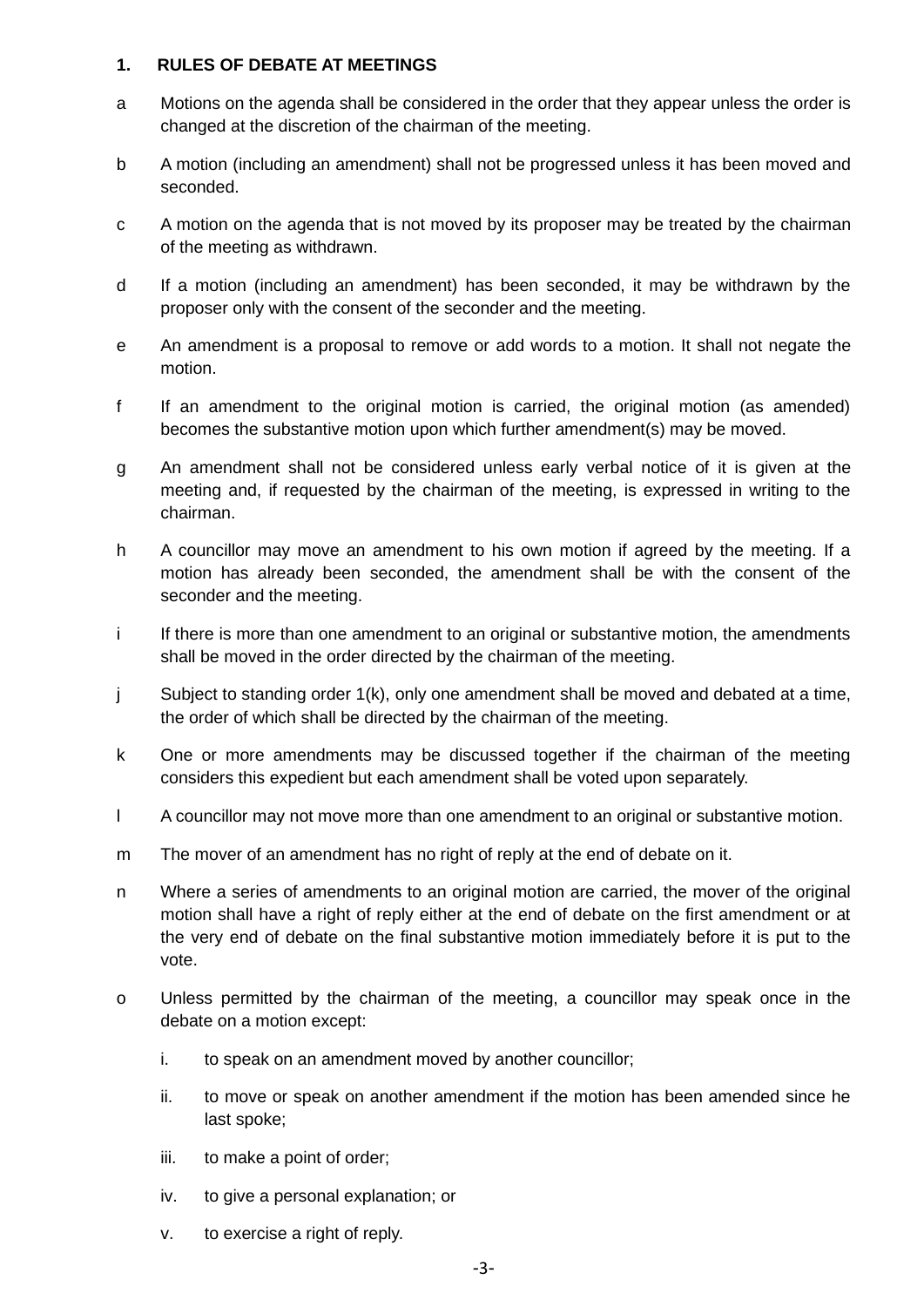- p During the debate on a motion, a councillor may interrupt only on a point of order or a personal explanation and the councillor who was interrupted shall stop speaking. A councillor raising a point of order shall identify the standing order which he considers has been breached or specify the other irregularity in the proceedings of the meeting he is concerned by.
- q A point of order shall be decided by the chairman of the meeting and his decision shall be final.
- r When a motion is under debate, no other motion shall be moved except:
	- i. to amend the motion;
	- ii. to proceed to the next business;
	- iii. to adjourn the debate;
	- iv. to put the motion to a vote;
	- v. to ask a person to be no longer heard or to leave the meeting;
	- vi. to refer a motion to a committee or sub-committee for consideration;
	- vii. to exclude the public and press;
	- viii. to adjourn the meeting; or
	- ix. to suspend particular standing order(s) excepting those which reflect mandatory statutory or legal requirements.
- s Before an original or substantive motion is put to the vote, the chairman of the meeting shall be satisfied that the motion has been sufficiently debated and that the mover of the motion under debate has exercised or waived his right of reply.
- t Excluding motions moved under standing order 1(r), the contributions or speeches by a councillor shall relate only to the motion under discussion and shall not exceed 5 minutes without the consent of the chairman of the meeting.

# **2. DISORDERLY CONDUCT AT MEETINGS**

- a No person shall obstruct the transaction of business at a meeting or behave offensively or improperly. If this standing order is ignored, the chairman of the meeting shall request such person(s) to moderate or improve their conduct.
- b If person(s) disregard the request of the chairman of the meeting to moderate or improve their conduct, any councillor or the chairman of the meeting may move that the person be no longer heard or be excluded from the meeting. The motion, if seconded, shall be put to the vote without discussion.
- c If a resolution made under standing order 2(b) is ignored, the chairman of the meeting may take further reasonable steps to restore order or to progress the meeting. This may include temporarily suspending or closing the meeting.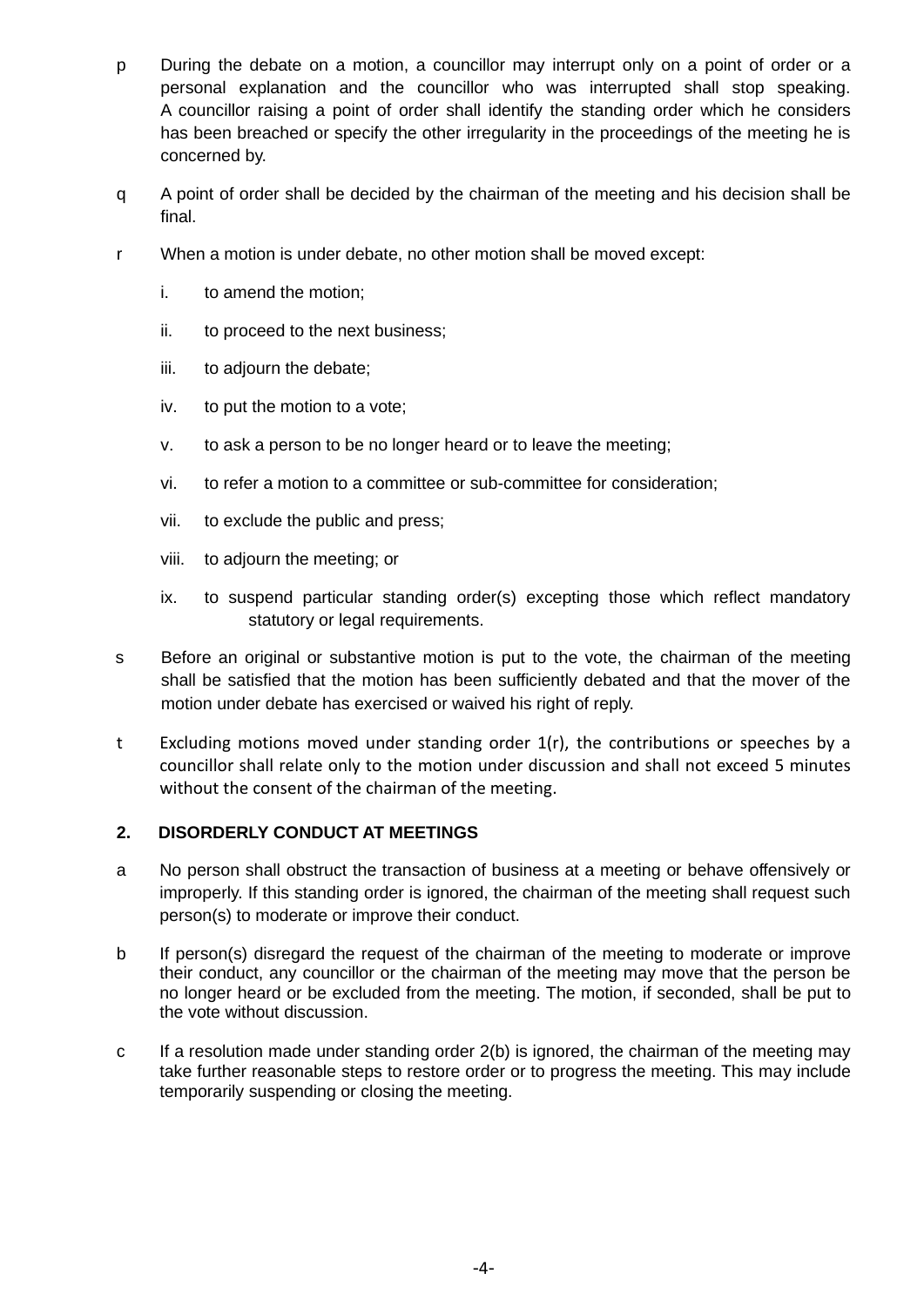# **3. MEETINGS GENERALLY**

**Full Council meetings** 

Committee meetings

Sub-committee meetings

- a **Meetings shall not take place in premises which at the time of the meeting are used for the supply of alcohol, unless no other premises are available free of charge or at a reasonable cost.**
- b **The minimum three clear days for notice of a meeting does not include the day on which notice was issued, the day of the meeting, a Sunday, a day of the Christmas break, a day of the Easter break or of a bank holiday or a day appointed for public thanksgiving or mourning.**
- c **The minimum three clear days' public notice for a meeting does not include the day on which the notice was issued or the day of the meeting unless the meeting is convened at shorter notice.**
- ● d **Meetings shall be open to the public unless their presence is prejudicial to the public interest by reason of the confidential nature of the business to be transacted or for other special reasons. The public's exclusion from part or all of a meeting shall be by a resolution which shall give reasons for the public's exclusion.**
	- e Members of the public may make representations, answer questions and give evidence at a meeting which they are entitled to attend in respect of the business on the agenda.
	- f The period of time designated for public participation at a meeting in accordance with standing order 3(e) shall not exceed 15 minutes unless directed by the chairman of the meeting.
	- g Subject to standing order 3(f), a member of the public shall not speak for more than 5 minutes.
	- h In accordance with standing order 3(e), a question shall not require a response at the meeting nor start a debate on the question. The chairman of the meeting may direct that a written or oral response be given.
	- i A person shall raise his hand when requesting to speak and stand when speaking (except when a person has a disability or is likely to suffer discomfort). The usual practice for this council that the chairman of the meeting will allow Officers/Members to remain seated whilst speaking.
	- j A person who speaks at a meeting shall direct his comments to the chairman of the meeting.
	- k Only one person is permitted to speak at a time. If more than one person wants to speak, the chairman of the meeting shall direct the order of speaking.
- l **Subject to standing order 3(m), a person who attends a meeting is permitted to report on the meeting whilst the meeting is open to the public. To "report" means to film, photograph, make an audio recording of**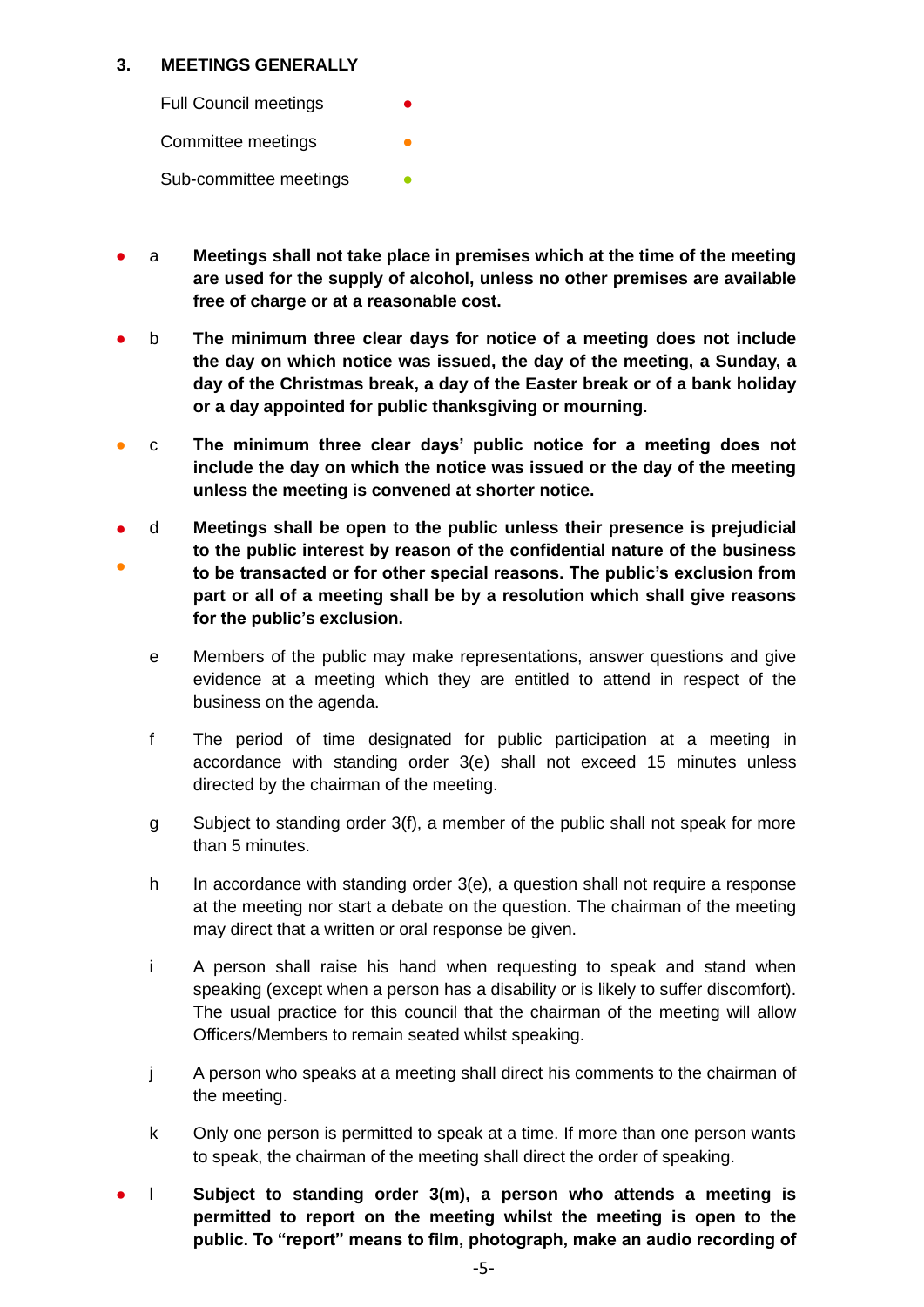- meeting proceedings, use any other means for enabling persons not **present to see or hear the meeting as it takes place or later or to report or to provide oral or written commentary about the meeting so that the report or commentary is available as the meeting takes place or later to persons not present.**
- m **A person present at a meeting may not provide an oral report or oral commentary about a meeting as it takes place without permission.**
- ●
- ● n **The press shall be provided with reasonable facilities for the taking of their report of all or part of a meeting at which they are entitled to be present.**
- o **Subject to standing orders which indicate otherwise, anything authorised or required to be done by, to or before the Chairman of the Council may in his absence be done by, to or before the Vice-Chairman of the Council (if there is one).**
- p **The Chairman of the Council, if present, shall preside at a meeting. If the Chairman is absent from a meeting, the Vice-Chairman of the Council (if there is one) if present, shall preside. If both the Chairman and the Vice-Chairman are absent from a meeting, a councillor as chosen by the councillors present at the meeting shall preside at the meeting.**
- $\bullet$ q **Subject to a meeting being quorate, all questions at a meeting shall be decided by a majority of the councillors and non-councillors with voting rights present and voting.**
- ●
- ● r **The chairman of a meeting may give an original vote on any matter put to the vote, and in the case of an equality of votes may exercise his casting vote whether or not he gave an original vote.**
- $\bullet$ *See standing orders 5(h) and (i) for the different rules that apply in the election of the Chairman of the Council at the annual meeting of the Council.*
- s **Unless standing orders provide otherwise, voting on a question shall be by a show of hands. At the request of a councillor, the voting on any question shall be recorded so as to show whether each councillor present and voting gave his vote for or against that question.** Such a request shall be made before moving on to the next item of business on the agenda.
	- t The minutes of a meeting shall include an accurate record of the following:
		- i. the time and place of the meeting;
		- ii. the names of councillors who are present and the names of councillors who are absent;
		- iii. interests that have been declared by councillors and non-councillors with voting rights;
		- iv. the grant of dispensations (if any) to councillors and non-councillors with voting rights;
		- v. whether a councillor or non-councillor with voting rights left the meeting when matters that they held interests in were being considered;
		- vi. if there was a public participation session; and
		- vii. the resolutions made.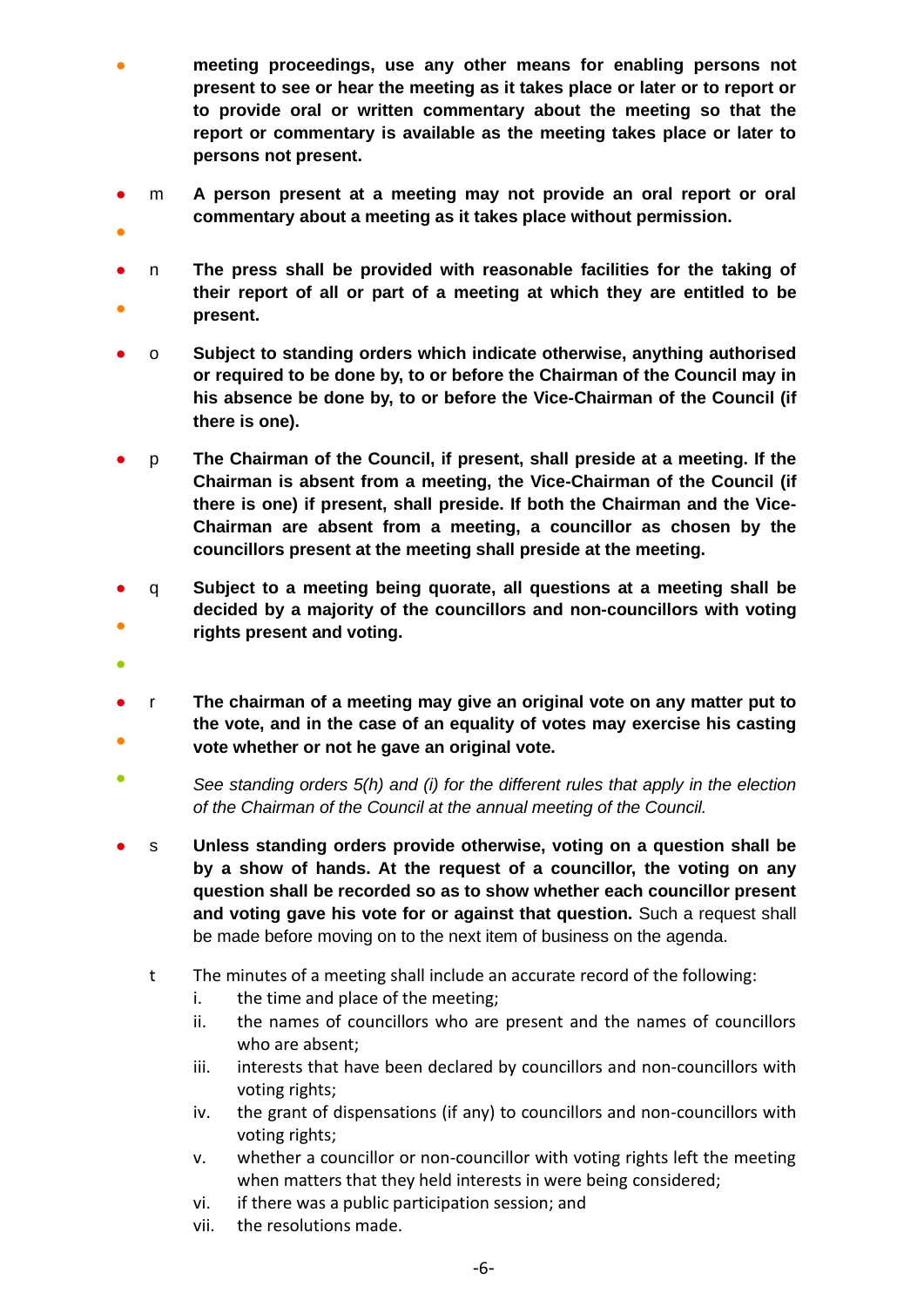- u **A councillor or a non-councillor with voting rights who has a disclosable pecuniary interest or another interest as set out in the Council's code of**
- $\bullet$ ● **conduct in a matter being considered at a meeting is subject to statutory limitations or restrictions under the code on his right to participate and vote on that matter.**
- v **No business may be transacted at a meeting unless at least one-third of the whole number of members of the Council are present and in no case shall the quorum of a meeting be less than three.** See standing order 4d(viii) for the quorum of a committee or sub-committee meeting.
- ● w **If a meeting is or becomes inquorate no business shall be transacted** and the meeting shall be closed. The business on the agenda for the meeting shall be adjourned to another meeting.
- - x A meeting shall not exceed a period of 2½ hours.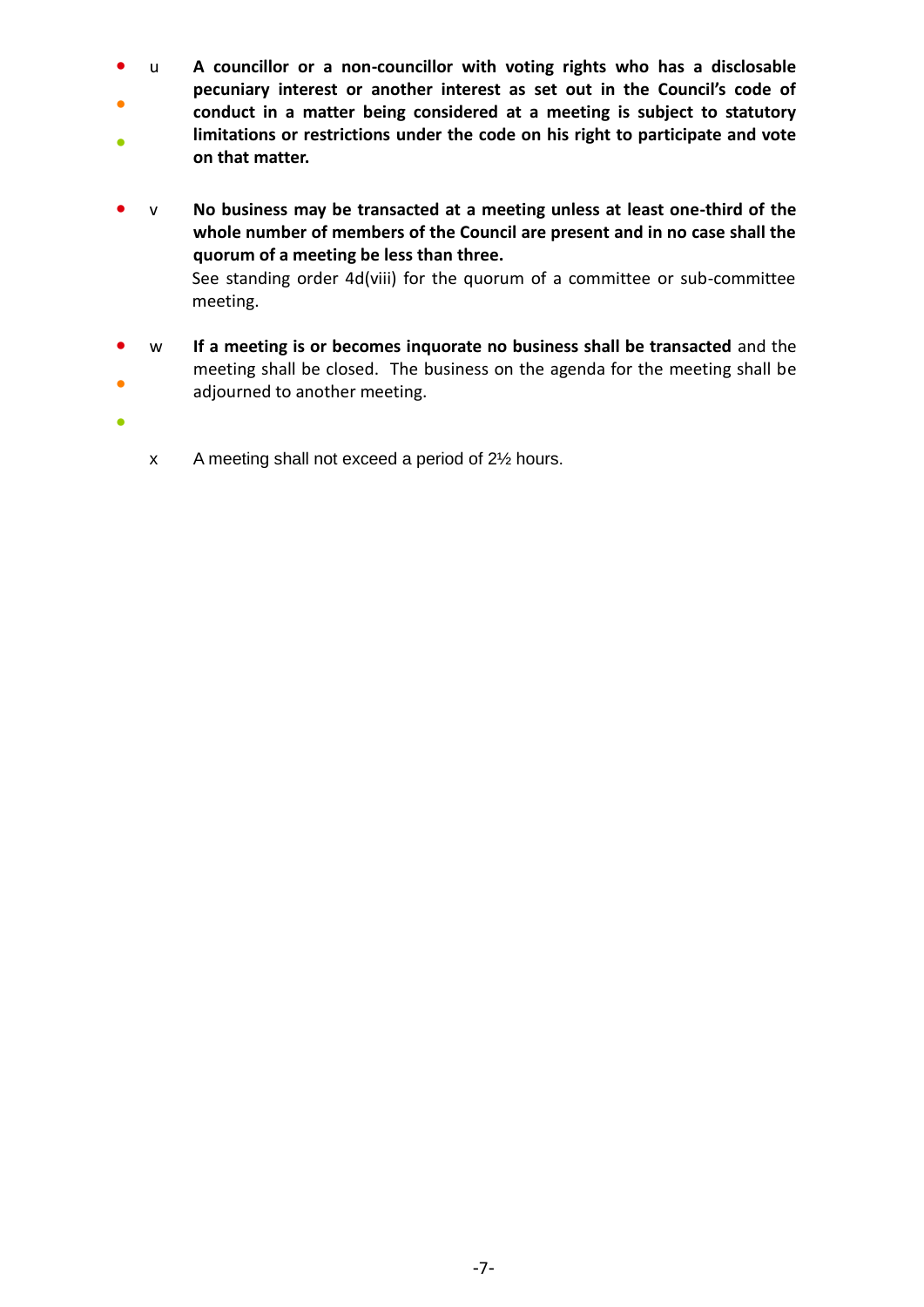#### **4. COMMITTEES AND SUB-COMMITTEES**

- a **Unless the Council determines otherwise, a committee may appoint a sub-committee whose terms of reference and members shall be determined by the committee.**
- b **The members of a committee may include non-councillors unless it is a committee which regulates and controls the finances of the Council.**
- c **Unless the Council determines otherwise, all the members of an advisory committee and a sub-committee of the advisory committee may be non-councillors.**
- d The Council may appoint standing committees or other committees as may be necessary, and:
	- i. shall determine their terms of reference;
	- ii. shall determine the number and time of the ordinary meetings of a standing committee up until the date of the next annual meeting of the Council;
	- iii. shall permit a committee, other than in respect of the ordinary meetings of a committee, to determine the number and time of its meetings;
	- iv. shall, subject to standing orders 4(b) and (c), appoint and determine the terms of office of members of such a committee;
	- v. may, subject to standing orders 4(b) and (c), appoint and determine the terms of office of the substitute members to a committee whose role is to replace the ordinary members at a meeting of a committee if the ordinary members of the committee confirm to the Proper Officer 3 days before the meeting that they are unable to attend;
	- vi. shall, after it has appointed the members of a standing committee, appoint the chairman of the standing committee;
	- vii. shall permit a committee other than a standing committee, to appoint its own chairman at the first meeting of the committee;
	- viii. shall determine the place, notice requirements and quorum for a meeting of a committee and a sub-committee which, in both cases, shall be no less than three;
	- ix. shall determine if the public may participate at a meeting of a committee;
	- x. shall determine if the public and press are permitted to attend the meetings of a subcommittee and also the advance public notice requirements, if any, required for the meetings of a sub-committee;
	- xi. shall determine if the public may participate at a meeting of a sub-committee that they are permitted to attend; and
	- xii. may dissolve a committee or a sub-committee.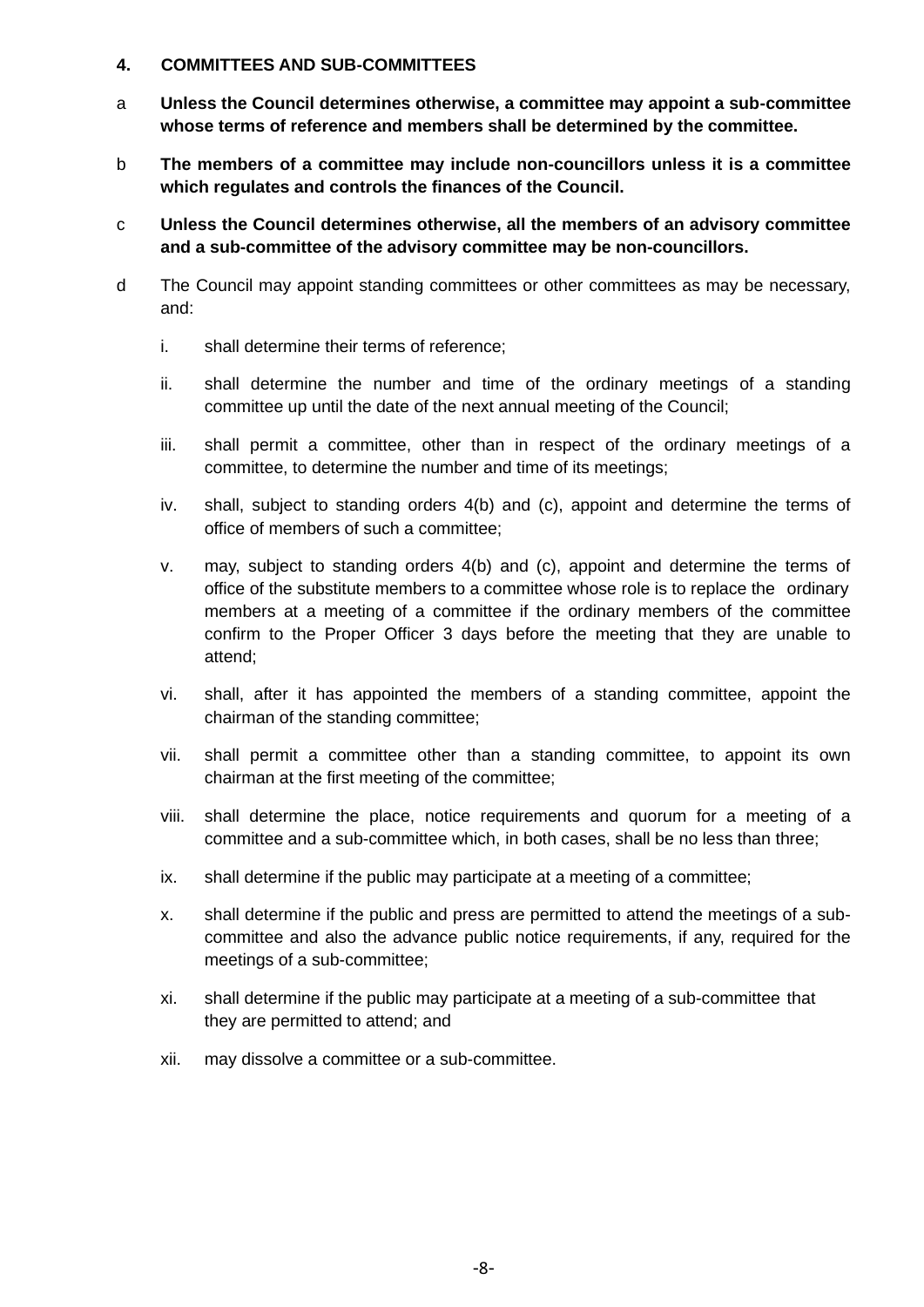# **5. ORDINARY COUNCIL MEETINGS**

- a **In an election year, the annual meeting of the Council shall be held on or within 14 days following the day on which the councillors elected take office.**
- b **In a year which is not an election year, the annual meeting of the Council shall be held on such day in May as the Council decides.**
- c **If no other time is fixed, the annual meeting of the Council shall take place at 6pm.**
- d **In addition to the annual meeting of the Council, at least three other ordinary meetings shall be held in each year on such dates and times as the Council decides.**
- e **The first business conducted at the annual meeting of the Council shall be the election of the Chairman and Vice-Chairman (if there is one) of the Council.**
- f **The Chairman of the Council, unless he has resigned or becomes disqualified, shall continue in office and preside at the annual meeting until his successor is elected at the next annual meeting of the Council.**
- g **The Vice-Chairman of the Council, if there is one, unless he resigns or becomes disqualified, shall hold office until immediately after the election of the Chairman of the Council at the next annual meeting of the Council.**
- h **In an election year, if the current Chairman of the Council has not been re-elected as a member of the Council, he shall preside at the annual meeting until a successor Chairman of the Council has been elected. The current Chairman of the Council shall not have an original vote in respect of the election of the new Chairman of the Council but shall give a casting vote in the case of an equality of votes.**

i **In an election year, if the current Chairman of the Council has been re-elected as a member of the Council, he shall preside at the annual meeting until a new Chairman of the Council has been elected. He may exercise an original vote in respect of the election of the new Chairman of the Council and shall give a casting vote in the case of an equality of votes.**

- j Following the election of the Chairman of the Council and Vice-Chairman (if there is one) of the Council at the annual meeting, the business shall include:
	- i. **In an election year, delivery by the Chairman of the Council and councillors of their acceptance of office forms unless the Council resolves for this to be done at a later date. In a year which is not an election year, delivery by the Chairman of the Council of his acceptance of office form unless the Council resolves for this to be done at a later date;**
	- ii. Confirmation of the accuracy of the minutes of the last meeting of the Council;
	- iii. Receipt of the minutes of the last meeting of a committee;
	- iiii. Consideration of the recommendations made by a committee;
	- iv. Review of delegation arrangements to committees, sub-committees, staff and other local authorities;
	- vi. Review of the terms of reference for committees;
	- vii. Appointment of members to existing committees;
	- viii. Appointment of any new committees in accordance with standing order 4;
	- ix. Review and adoption of appropriate standing orders and financial regulations;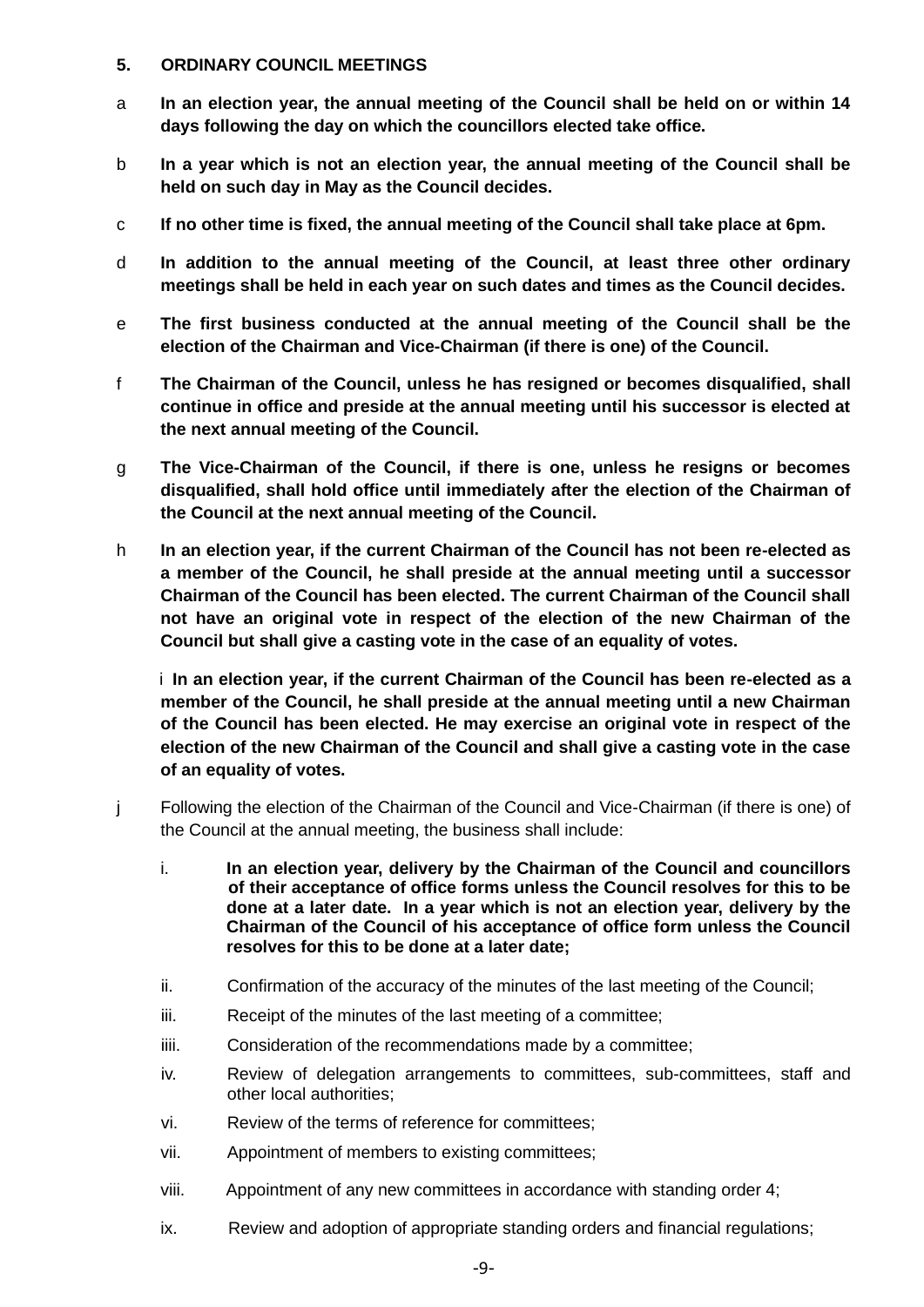- x. Review of arrangements (including legal agreements) with other local authorities, not-for-profit bodies and businesses.
- xi. Review of representation on or work with external bodies and arrangements for reporting back;
- xii. In an election year, to make arrangements with a view to the Council becoming eligible to exercise the general power of competence in the future;
- xiii. Review of inventory of land and other assets including buildings and office equipment;
- xiv. Confirmation of arrangements for insurance cover in respect of all insurable risks;
- xv. Review of the Council's and/or staff subscriptions to other bodies;
- xvi. Review of the Council's complaints procedure;
- xvii. Review of the Council's policies, procedures and practices in respect of its obligations under freedom of information and data protection legislation (*see also standing orders 11, 20 and 21*);
- xviii. Review of the Council's policy for dealing with the press/media;
- xix. Review of the Council's employment policies and procedures;
- xx. Review of the Council's expenditure incurred under s.137 of the Local Government Act 1972 or the general power of competence.
- xxi. Determining the time and place of ordinary meetings of the Council up to and including the next annual meeting of the Council.

# **6. EXTRAORDINARY MEETINGS OF THE COUNCIL, COMMITTEES AND SUB - COMMITTEES**

- a **The Chairman of the Council may convene an extraordinary meeting of the Council at any time.**
- b **If the Chairman of the Council does not call an extraordinary meeting of the Council within seven days of having been requested in writing to do so by two councillors, any two councillors may convene an extraordinary meeting of the Council. The public notice giving the time, place and agenda for such a meeting shall be signed by the two councillors.**
- c The chairman of a committee [or a sub-committee] may convene an extraordinary meeting of the committee [or the sub-committee] at any time.
- d If the chairman of a committee [or a sub-committee] does not call an extraordinary meeting within 7 days of having been requested to do so by 2 members of the committee [or the sub-committee], the 2 members of the committee [or the sub-committee] may forthwith call an extraordinary meeting of the committee [or a sub-committee].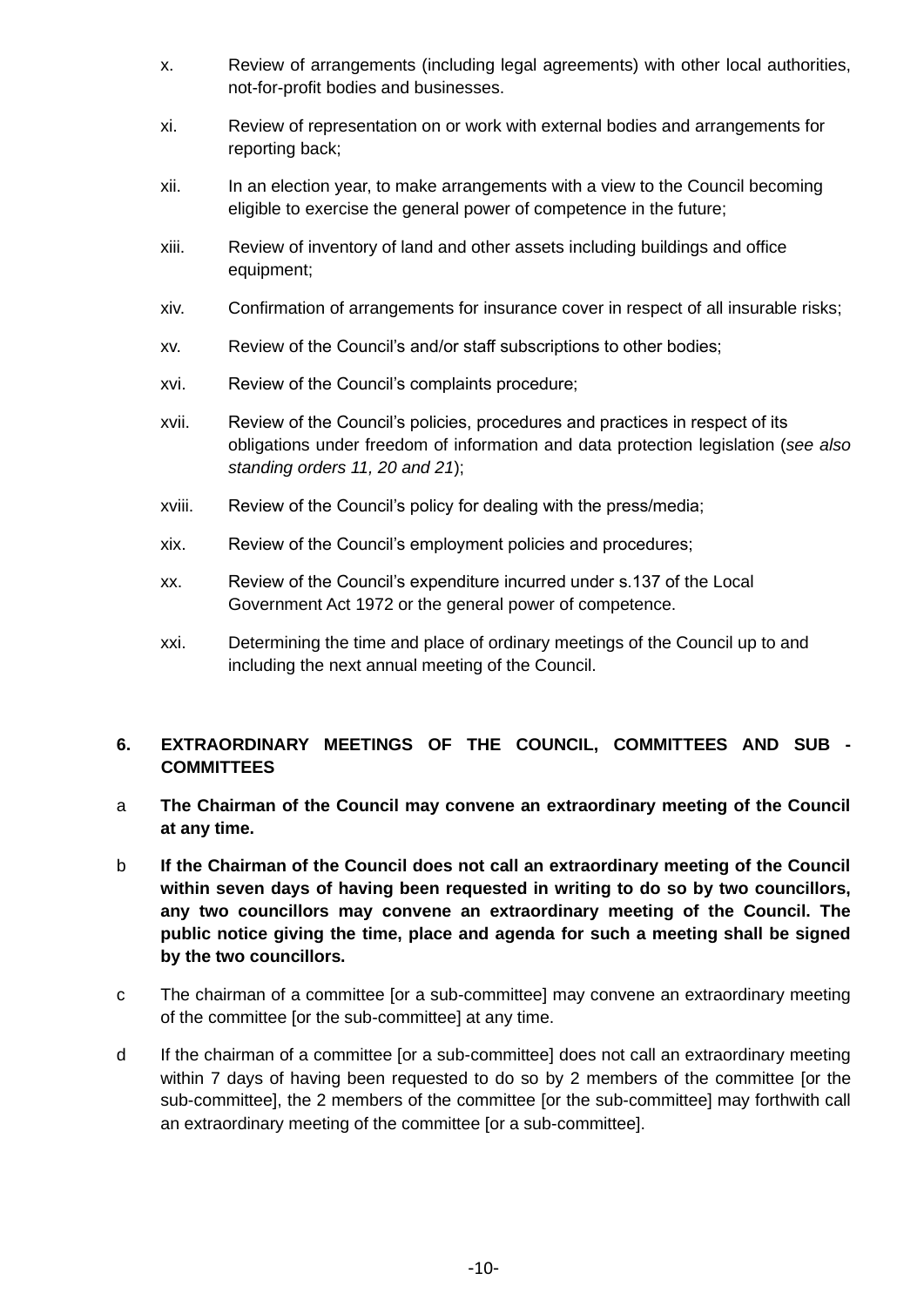# **7. PREVIOUS RESOLUTIONS**

- a A resolution shall not be reversed within six months except either by a special motion, which requires written notice by at least 3 councillors to be given to the Proper Officer in accordance with standing order 9, or by a motion moved in pursuance of the recommendation of a committee or a sub-committee.
- b When a motion moved pursuant to standing order 7(a) has been disposed of, no similar motion may be moved for a further six months.

# **8. VOTING ON APPOINTMENTS**

a Where more than two persons have been nominated for a position to be filled by the Council and none of those persons has received an absolute majority of votes in their favour, the name of the person having the least number of votes shall be struck off the list and a fresh vote taken. This process shall continue until a majority of votes is given in favour of one person. A tie in votes may be settled by the casting vote exercisable by the chairman of the meeting.

# **9. MOTIONS FOR A MEETING THAT REQUIRE WRITTEN NOTICE TO BE GIVEN TO THE PROPER OFFICER**

- a A motion shall relate to the responsibilities of the meeting for which it is tabled and, in any event, shall relate to the performance of the Council's statutory functions, powers and obligations or an issue which specifically affects the Council's area or its residents.
- b No motion may be moved at a meeting unless it is on the agenda and the mover has given written notice of its wording to the Proper Officer at least 7 clear days before the meeting. Clear days do not include the day of the notice or the day of the meeting.
- c The Proper Officer may, before including a motion on the agenda received in accordance with standing order 9(b), correct obvious grammatical or typographical errors in the wording of the motion.
- d If the Proper Officer considers the wording of a motion received in accordance with standing order 9(b) is not clear in meaning, the motion shall be rejected until the mover of the motion resubmits it, so that it can be understood, in writing, to the Proper Officer at least 7 clear days before the meeting.
- e If the wording or subject of a proposed motion is considered improper, the Proper Officer shall consult with the chairman of the forthcoming meeting or, as the case may be, the councillors who have convened the meeting, to consider whether the motion shall be included in the agenda or rejected.
- f The decision of the Proper Officer as to whether or not to include the motion on the agenda shall be final.
- g Motions received shall be recorded and numbered in the order that they are received.
- h Motions rejected shall be recorded with an explanation by the Proper Officer of the reason for rejection.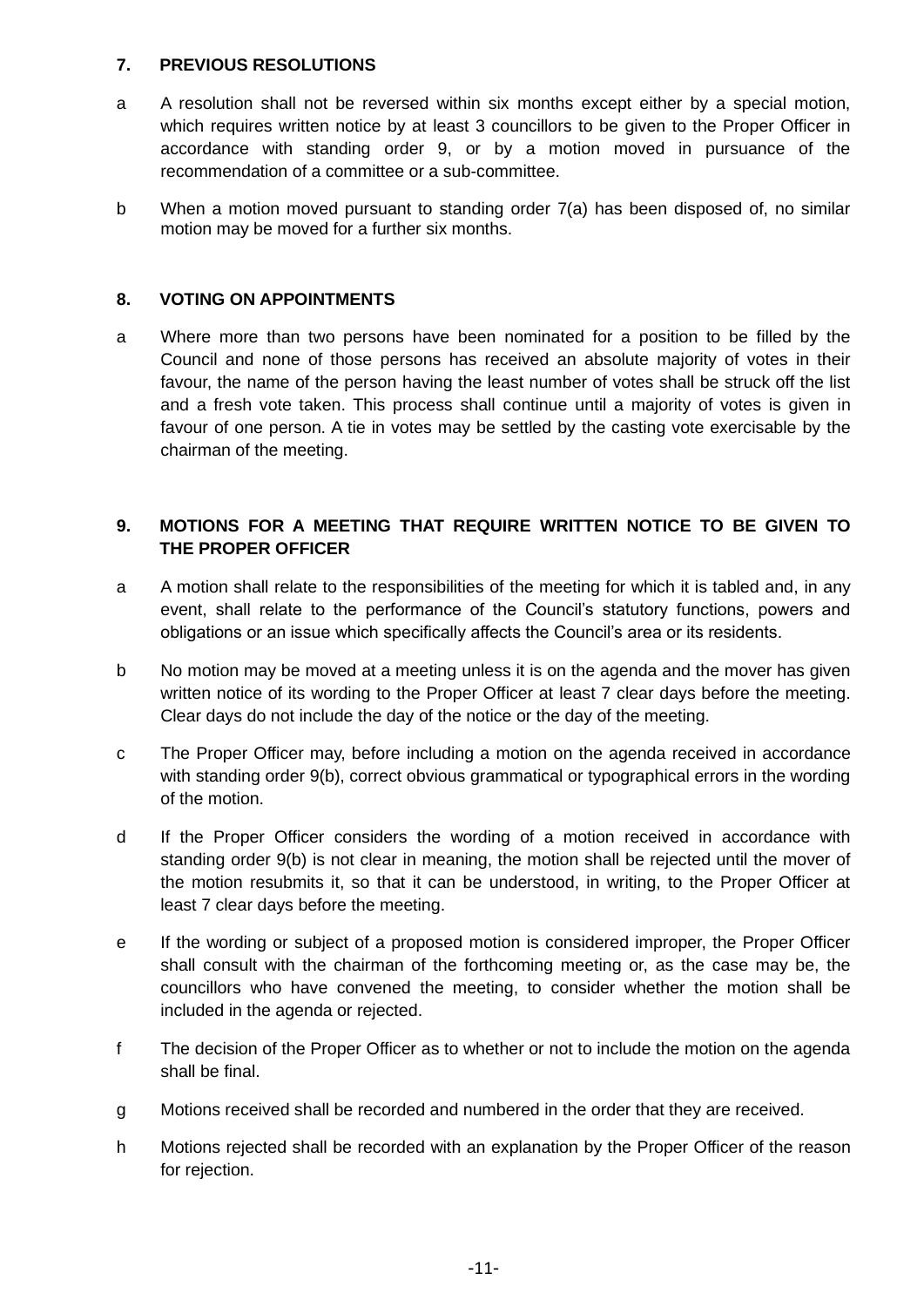# **10. MOTIONS AT A MEETING THAT DO NOT REQUIRE WRITTEN NOTICE**

- a The following motions may be moved at a meeting without written notice to the Proper Officer:
	- i. to correct an inaccuracy in the draft minutes of a meeting;
	- ii. to move to a vote;
	- iii. to defer consideration of a motion:
	- iv. to refer a motion to a particular committee or sub-committee;
	- v. to appoint a person to preside at a meeting;
	- vi. to change the order of business on the agenda;
	- vii. to proceed to the next business on the agenda;
	- viii. to require a written report;
	- ix. to appoint a committee or sub-committee and their members;
	- x. to extend the time limits for speaking;
	- xi. to exclude the press and public from a meeting in respect of confidential or other information which is prejudicial to the public interest;
	- xii. to not hear further from a councillor or a member of the public;
	- xiii. to exclude a councillor or member of the public for disorderly conduct;
	- xiv. to temporarily suspend the meeting;
	- xv. to suspend a particular standing order (unless it reflects mandatory statutory or legal requirements);
	- xvi. to adjourn the meeting; or
	- xvii. to close the meeting.

#### **11. MANAGEMENT OF INFORMATION**

*See also standing order 20.*

- a **The Council shall have in place and keep under review, technical and organisational measures to keep secure information (including personal data) which it holds in paper and electronic form. Such arrangements shall include deciding who has access to personal data and encryption of personal data.**
- b **The Council shall have in place, and keep under review, policies for the retention and safe destruction of all information (including personal data) which it holds in paper and electronic form. The Council's retention policy shall confirm the period for which information (including personal data) shall be retained or if this is not possible the criteria used to determine that period (e.g. the Limitation Act 1980).**
- c **The agenda, papers that support the agenda and the minutes of a meeting shall not disclose or otherwise undermine confidential information or personal data without legal justification.**
- d **Councillors, staff, the Council's contractors and agents shall not disclose confidential information or personal data without legal justification.**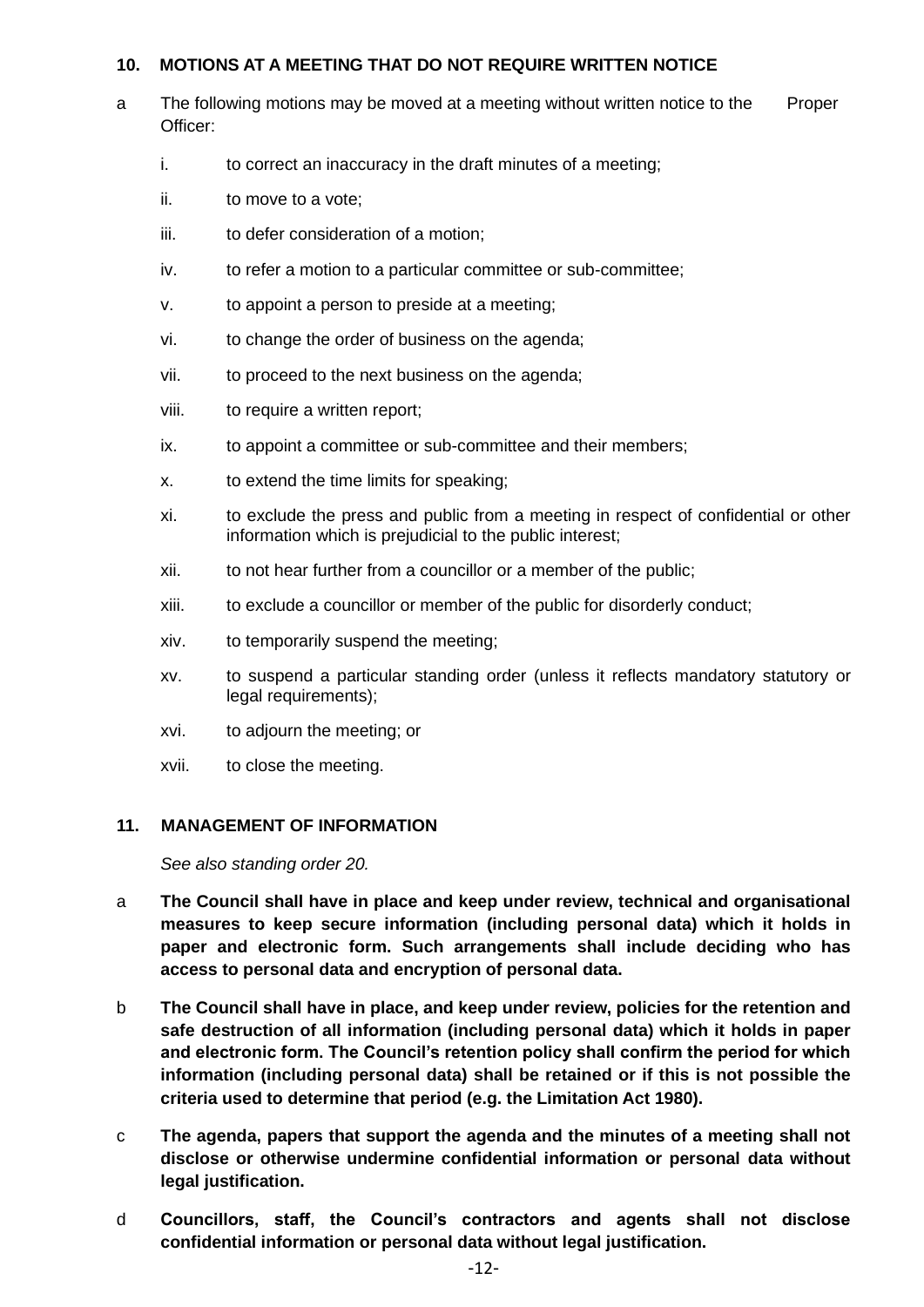# **12. DRAFT MINUTES**

**Full Council meetings** Committee meetings Sub-committee meetings

- a If the draft minutes of a preceding meeting have been served on councillors with the agenda to attend the meeting at which they are due to be approved for accuracy, they shall be taken as read.
- b There shall be no discussion about the draft minutes of a preceding meeting except in relation to their accuracy. A motion to correct an inaccuracy in the draft minutes shall be moved in accordance with standing order 10(a)(i).
- c The accuracy of draft minutes, including any amendment(s) made to them, shall be confirmed by resolution and shall be signed by the chairman of the meeting and stand as an accurate record of the meeting to which the minutes relate.
- d If the chairman of the meeting does not consider the minutes to be an accurate record of the meeting to which they relate, he shall sign the minutes and include a paragraph in the following terms or to the same effect:

"The chairman of this meeting does not believe that the minutes of the meeting of the (insert meeting title) held on (insert date) in respect of (insert minute reference number/item) were a correct record but his view was not upheld by the meeting and the minutes are confirmed as an accurate record of the proceedings."

- ● ● **e If the Council's gross annual income or expenditure (whichever is higher) does not exceed £25,000, it shall publish draft minutes on a website which is publicly accessible and free of charge not later than one month after the meeting has taken place.**
	- f Subject to the publication of draft minutes in accordance with standing order 12(e) and standing order 20(a) and following a resolution which confirms the accuracy of the minutes of a meeting, the draft minutes or recordings of the meeting for which approved minutes exist shall be destroyed.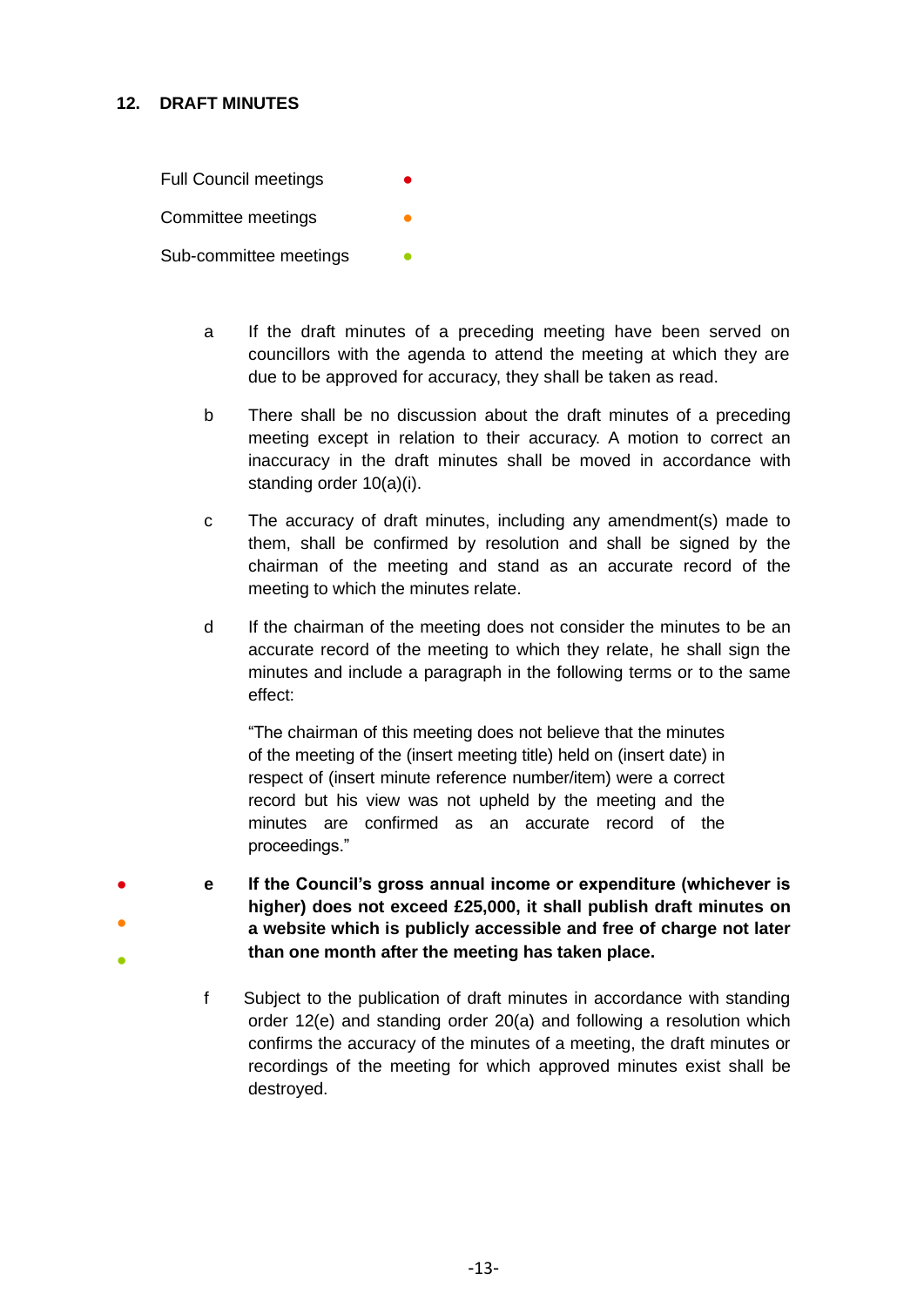# **13. CODE OF CONDUCT AND DISPENSATIONS**

*See also standing order 3(u).* 

- a All councillors and non-councillors with voting rights shall observe the code of conduct adopted by the Council.
- b Unless he has been granted a dispensation, a councillor or non-councillor with voting rights shall withdraw from a meeting when it is considering a matter in which he has a disclosable pecuniary interest. He may return to the meeting after it has considered the matter in which he had the interest.
- c Unless he has been granted a dispensation, a councillor or non-councillor with voting rights shall withdraw from a meeting when it is considering a matter in which he has another interest if so required by the Council's code of conduct. He may return to the meeting after it has considered the matter in which he had the interest.
- d **Dispensation requests shall be in writing and submitted to the Proper Officer** as soon as possible before the meeting, or failing that, at the start of the meeting for which the dispensation is required.
- e A decision as to whether to grant a dispensation shall be made by a meeting of the Council, or committee or sub-committee for which the dispensation is required and that decision is final.
- f A dispensation request shall confirm:
	- i. the description and the nature of the disclosable pecuniary interest or other interest to which the request for the dispensation relates;
	- ii. whether the dispensation is required to participate at a meeting in a discussion only or a discussion and a vote;
	- iii. the date of the meeting or the period (not exceeding four years) for which the dispensation is sought; and
	- iv an explanation as to why the dispensation is sought.
- g Subject to standing orders 13(d) and (f), a dispensation request shall be considered at the beginning of the meeting of the Council, or committee or sub-committee for which the dispensation is required.
- **h A dispensation may be granted in accordance with standing order 13(e) if having regard to all relevant circumstances any of the following apply:**
	- **i. without the dispensation the number of persons prohibited from participating in the particular business would be so great a proportion of the meeting transacting the business as to impede the transaction of the business;**
	- **ii. granting the dispensation is in the interests of persons living in the Council's area; or**
	- **iii. it is otherwise appropriate to grant a dispensation.**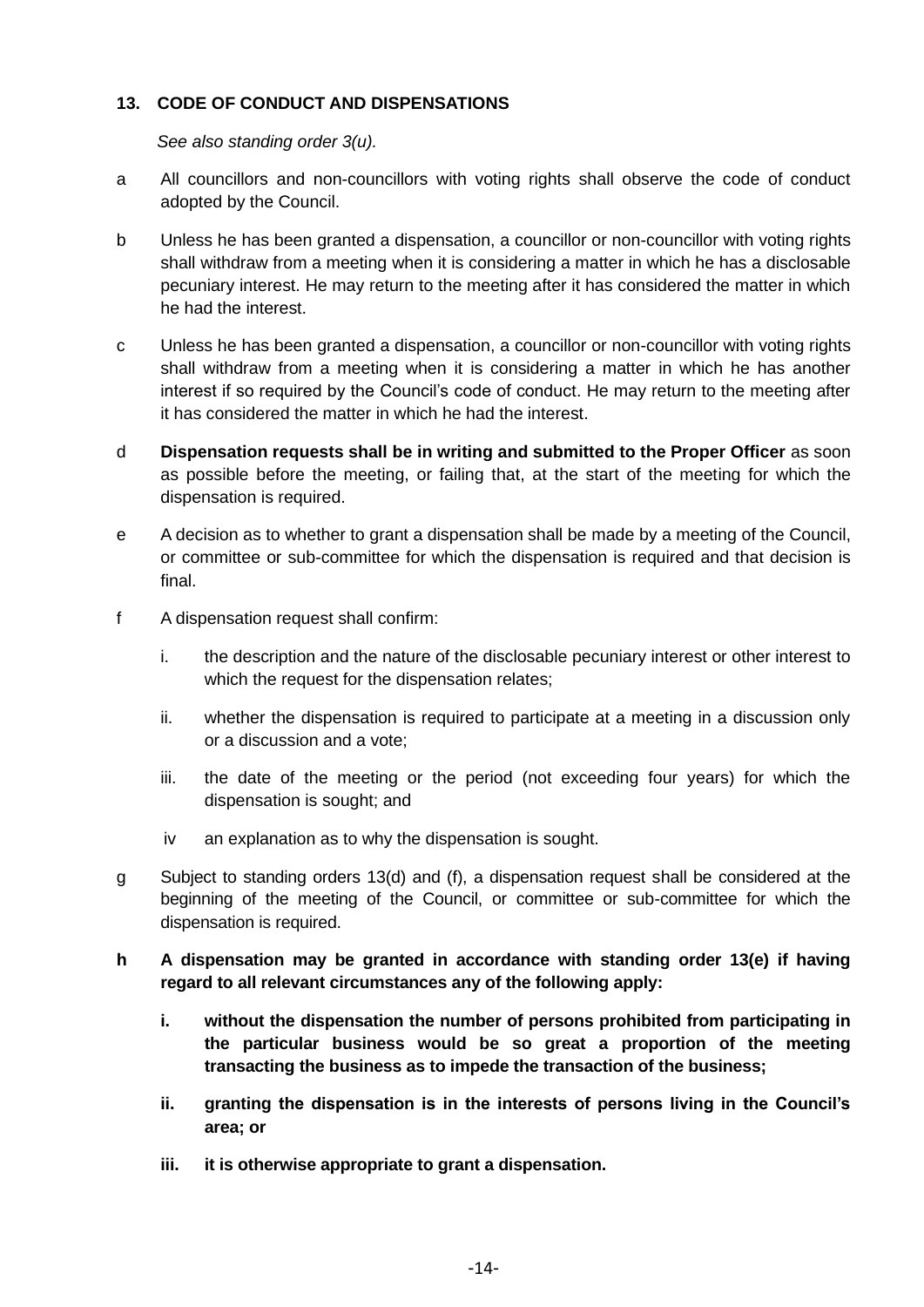# **14. CODE OF CONDUCT COMPLAINTS**

- a Upon notification by the District or Unitary Council that it is dealing with a complaint that a councillor or non-councillor with voting rights has breached the Council's code of conduct, the Proper Officer shall, subject to standing order 11, report this to the Council.
- b Where the notification in standing order 14(a) relates to a complaint made by the Proper Officer, the Proper Officer shall notify the Chairman of Council of this fact, and the Chairman shall nominate another staff member to assume the duties of the Proper Officer in relation to the complaint until it has been determined and the Council has agreed what action, if any, to take in accordance with standing order 14(d).
- c The Council may:
	- i. provide information or evidence where such disclosure is necessary to investigate the complaint or is a legal requirement;
	- ii. seek information relevant to the complaint from the person or body with statutory responsibility for investigation of the matter;
- d **Upon notification by the District or Unitary Council that a councillor or noncouncillor with voting rights has breached the Council's code of conduct, the Council shall consider what, if any, action to take against him. Such action excludes disqualification or suspension from office.**

# **15. PROPER OFFICER**

- a The Proper Officer shall be either (i) the clerk or (ii) other staff member(s) nominated by the Council to undertake the work of the Proper Officer when the Proper Officer is absent.
- b The Proper Officer shall:
	- i. **at least three clear days before a meeting of the council, a committee** or a subcommittee**,**
	- **serve on councillors by delivery or post at their residences or by email authenticated in such manner as the Proper Officer thinks fit, a signed summons confirming the time, place and the agenda (provided the councillor has consented to service by email), and**
	- **Provide, in a conspicuous place, public notice of the time, place and agenda (provided that the public notice with agenda of an extraordinary meeting of the Council convened by councillors is signed by them).**

*See standing order 3(b) for the meaning of clear days for a meeting of a full council and standing order 3(c) for the meaning of clear days for a meeting of a committee;*

- ii. subject to standing order 9, include on the agenda all motions in the order received unless a councillor has given written notice at least 7 days before the meeting confirming his withdrawal of it;
- iii. **convene a meeting of the Council for the election of a new Chairman of the Council, occasioned by a casual vacancy in his office;**
- iv. **facilitate inspection of the minute book by local government electors;**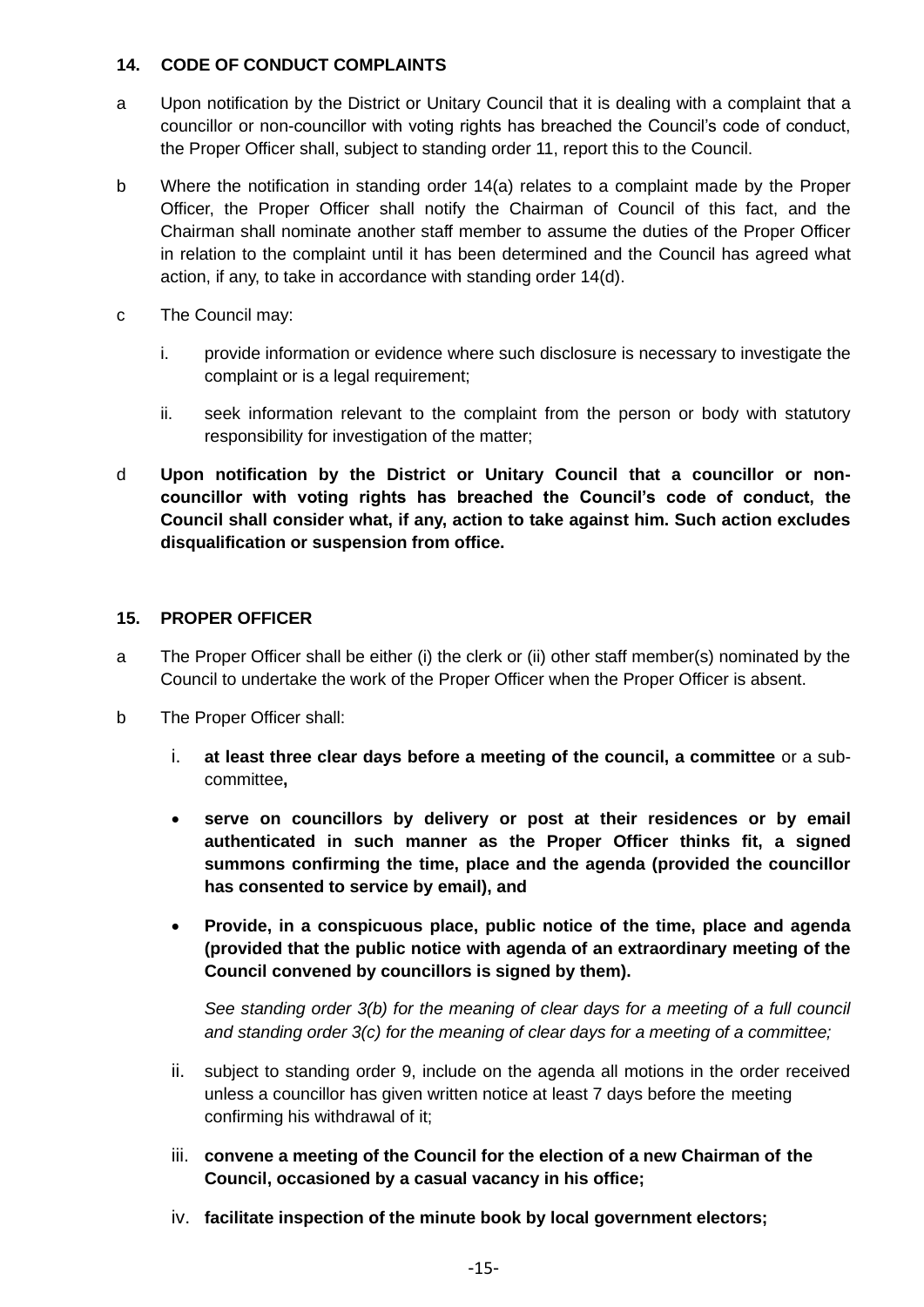#### v. **receive and retain copies of byelaws made by other local authorities;**

- vi. hold acceptance of office forms from councillors;
- vii. hold a copy of every councillor's register of interests;
- viii. assist with responding to requests made under freedom of information legislation and rights exercisable under data protection legislation, in accordance with the Council's relevant policies and procedures;
- ix. liaise, as appropriate, with the Council's Data Protection Officer;
- x. receive and send general correspondence and notices on behalf of the Council except where there is a resolution to the contrary;
- xi. assist in the organisation of, storage of, access to, security of and destruction of information held by the Council in paper and electronic form subject to the requirements of data protection and freedom of information legislation and other legitimate requirements (e.g. the Limitation Act 1980);
- xii. arrange for legal deeds to be executed; (See also standing order 23)
- xiii. arrange or manage the prompt authorisation, approval, and instruction regarding any payments to be made by the Council in accordance with its financial regulations;
- xiv. record every planning application notified to the Council and the Council's response to the local planning authority, to be included as an appendix to the minutes to which it relates.
- xv. refer a planning application received by the Council to the parish council planning representatives for the relevant area upon receipt. If the nature of a planning application requires consideration before the next ordinary meeting, an extension of time to respond will be requested from the Local Authority or the planning representatives will determine if it is necessary to facilitate an extraordinary council meeting.
- xvi. manage access to information about the Council via the publication scheme; and
- xvii. retain custody of the seal of the Council (if there is one) which shall not be used without a resolution to that effect. (S*ee also standing order 23).*

#### **16. RESPONSIBLE FINANCIAL OFFICER**

a The Council shall appoint appropriate staff member(s) to undertake the work of the Responsible Financial Officer when the Responsible Financial Officer is absent.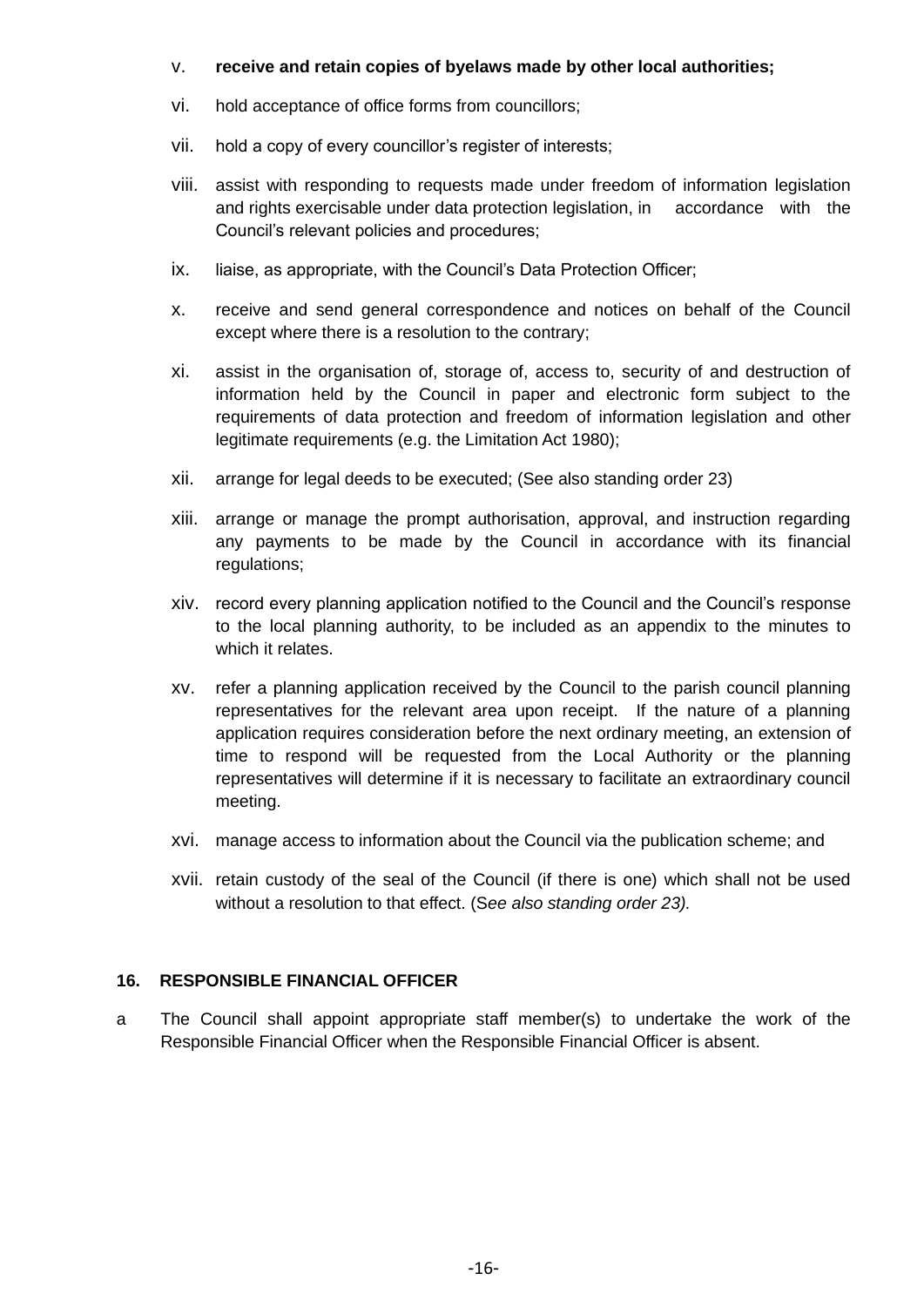# **17. ACCOUNTS AND ACCOUNTING STATEMENTS**

- a "Proper practices" in standing orders refer to the most recent version of "Governance and Accountability for Local Councils – a Practitioners' Guide".
- b All payments by the Council shall be authorised, approved and paid in accordance with the law, proper practices and the Council's financial regulations.
- c The Responsible Financial Officer shall supply to each councillor at the first meeting following the 30th June, 30th September and 31st December in each year a statement to summarise:
	- i. the Council's receipts and payments (or income and expenditure) for each quarter;
	- ii. the Council's aggregate receipts and payments (or income and expenditure) for the year to date;
	- iii. the balances held at the end of the quarter being reported and which includes a comparison with the budget for the financial year and highlights any actual or potential overspends.
- d As soon as possible after the financial year end at 31st March, the Responsible Financial Officer shall provide:
	- i. each councillor with a statement summarising the Council's receipts and payments (or income and expenditure) for the last quarter and the year to date for information; and
	- ii. to the Council the accounting statements for the year in the form of Section 1 of the annual governance and accountability return, as required by proper practices, for consideration and approval.
- e The year-end accounting statements shall be prepared in accordance with proper practices and apply the form of accounts determined by the Council (receipts and payments, or income and expenditure) for the year to 31 March. The Treasurer of the Council will check the prepared annual governance and accountability return, prior to approval by the Council. The annual governance and accountability return of the Council, which is subject to external audit, including the annual governance statement, shall be presented to the Council for consideration and formal approval before 30th June.

# **18. FINANCIAL CONTROLS AND PROCUREMENT**

- a. The Council shall consider and approve financial regulations drawn up by the Responsible Financial Officer, which shall include detailed arrangements in respect of the following:
	- i. the keeping of accounting records and systems of internal controls;
	- ii. the assessment and management of financial risks faced by the Council;
	- iii. the work of the independent internal auditor in accordance with proper practices and the receipt of regular reports from the internal auditor, which shall be required at least annually;
	- iv. the inspection and copying by councillors and local electors of the Council' accounts and/or orders of payments; and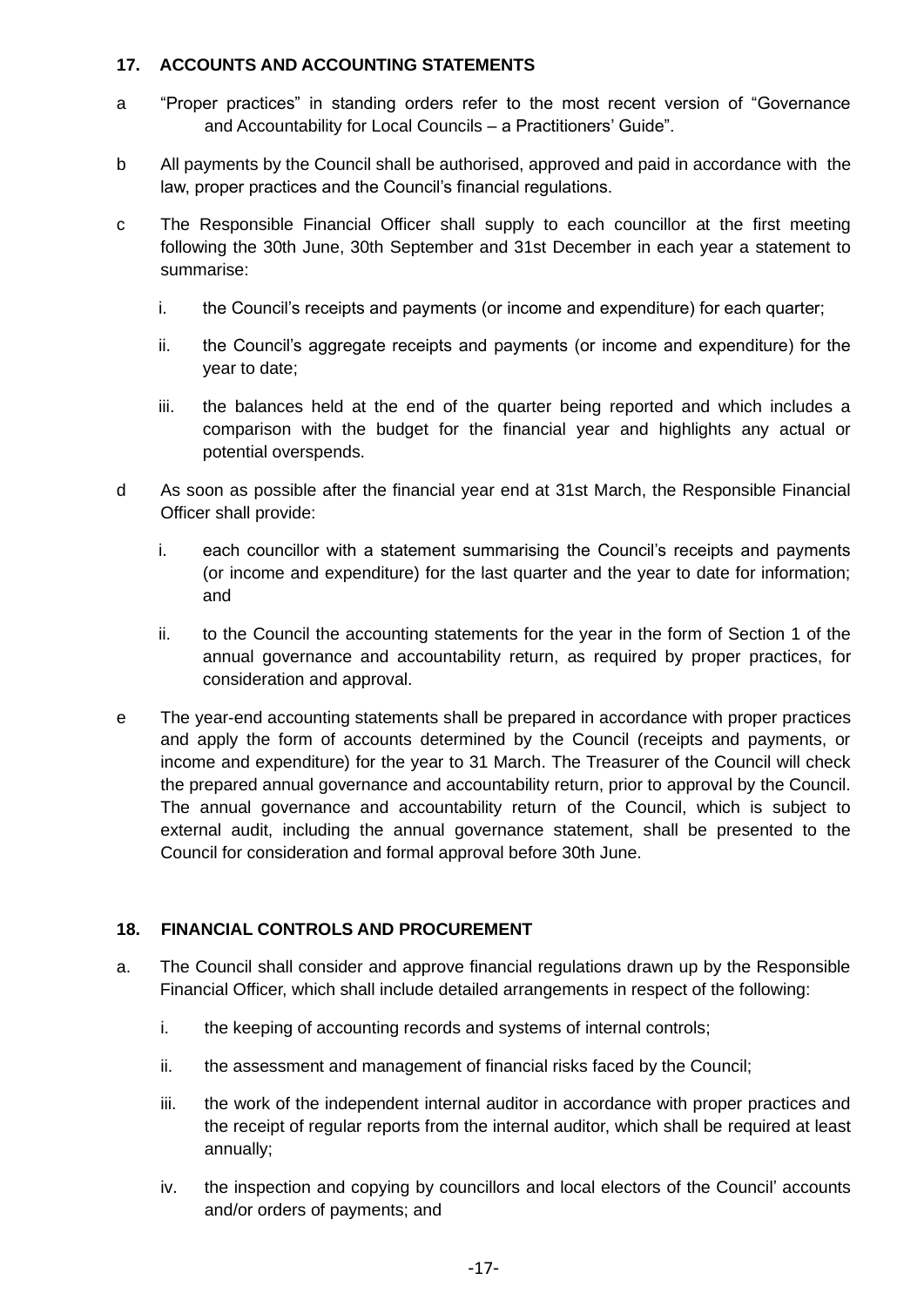- b. Financial regulations shall be reviewed regularly and at least annually for fitness of purpose.
- c. **A public contract regulated by the Public Contracts Regulations 2015 with an estimated value in excess of £25,000 but less than the relevant thresholds in standing order 18(f) is subject to Regulations 109-114 of the Public Contracts Regulations 2015 which include a requirement on the Council to advertise the contract opportunity on the Contracts Finder website regardless of what other means it uses to advertise the opportunity.**
- d. Subject to additional requirements in the financial regulations of the Council, the tender process for contracts for the supply of goods, materials, services or the execution of works shall include, as a minimum, the following steps:
	- i. a specification for the goods, materials, services or the execution of works shall be drawn up;
	- ii. an invitation to tender shall be drawn up to confirm (a) the Council's specification (b) the time, date and address for the submission of tenders (c) the date of the Council's written response to the tender and (d) the prohibition on prospective contractors contacting councillors or staff to encourage or support their tender outside the prescribed process;
	- iii. the invitation to tender shall be advertised in a local newspaper and in any other manner that is appropriate;
	- iv. tenders are to be submitted in writing in a sealed marked envelope addressed to the Proper Officer;
	- v. tenders shall be opened by the Proper Officer, or other person to whom tenders are required to be addressed, on the date specified and shall be reported, by the person who opened them, to the Council.
	- vi. tenders are to be reported to and considered by the appropriate meeting of the Council or a committee or sub-committee with delegated responsibility.
- e. Neither the Council, nor a committee or a sub-committee with delegated responsibility for considering tenders, is bound to accept the lowest value tender.
- f. **A public contract regulated by the Public Contracts Regulations 2015 with an estimated value in excess of £181,302 for a public service or supply contract or in excess of £4,551,413 for a public works contract (or other thresholds determined by the European Commission every two years and published in the Official Journal of the European Union (OJEU)) shall comply with the relevant procurement procedures and other requirements in the Public Contracts Regulations 2015 which include advertising the contract opportunity on the Contracts Finder website and in OJEU.**
- g. **A public contract in connection with the supply of gas, heat, electricity, drinking water, transport services, or postal services to the public; or the provision of a port or airport; or the exploration for or extraction of gas, oil or solid fuel with an estimated value in excess of £363,424 for a supply, services or design contract; or in excess of £4,551,413 for a works contract; or £820,370 for a social and other specific services contract (or other thresholds determined by the European Commission every two years and published in OJEU) shall comply with the relevant procurement procedures and other requirements in the Utilities Contracts Regulations 2016.**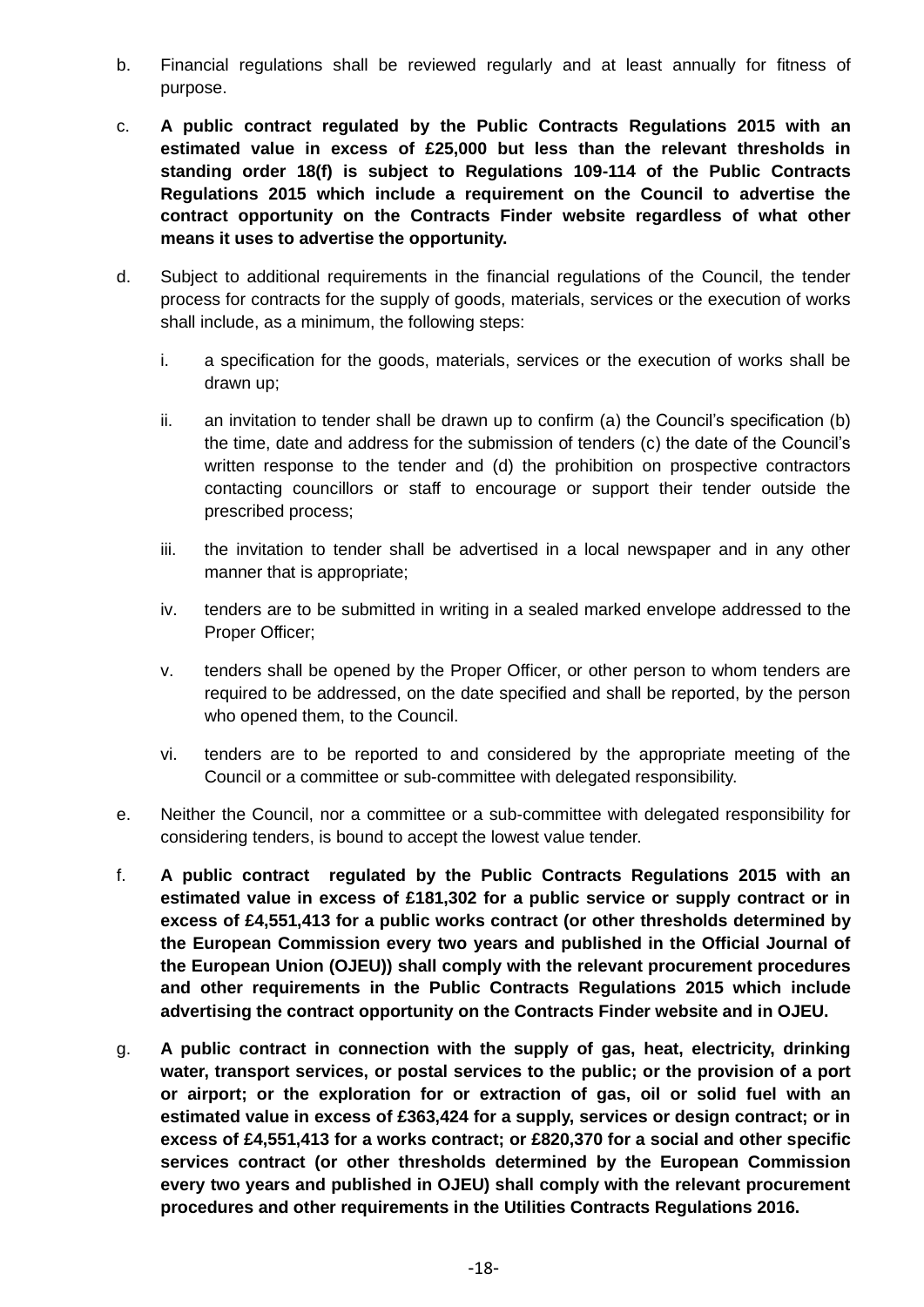#### **19. HANDLING STAFF MATTERS**

- a The handling of grievance matters will be dealt with according to the Council's Grievance Policy.
- b Any persons responsible for all or part of the management of staff shall treat as confidential the written records of all meetings relating to their performance, capabilities, grievance or disciplinary matters.
- c In accordance with standing order 11(a), persons with line management responsibilities shall have access to staff records referred to in standing order 19(b).

# **20. RESPONSIBILITIES TO PROVIDE INFORMATION**

*See also standing order 21.*

a **In accordance with freedom of information legislation, the Council shall publish information in accordance with its publication scheme and respond to requests for information held by the Council.** 

[*If gross annual income or expenditure (whichever is higher) does not exceed £25,000*] **The Council shall publish information in accordance with the requirements of the Smaller Authorities (Transparency Requirements) (England) Regulations 2015.**

OR

[*If gross annual income or expenditure (whichever is the higher) exceeds £200,000*] **The Council, shall publish information in accordance with the requirements of the Local Government (Transparency Requirements) (England) Regulations 2015**.

# **21. RESPONSIBILITIES UNDER DATA PROTECTION LEGISLATION**

(Below is not an exclusive list).

*See also standing order 11.*

- a The Government has tabled an amendment to its own Data Protection Bill to **exempt** all parish and town council and parish meetings in England from the requirement to appoint a Data Protection Officer under the General Data Protection Regulations 2018.
- b **The Council shall have policies and procedures in place to respond to an individual exercising statutory rights concerning his personal data.**
- c **The Council shall have a written policy in place for responding to and managing a personal data breach.**
- d **The Council shall keep a record of all personal data breaches comprising the facts relating to the personal data breach, its effects and the remedial action taken.**
- e **The Council shall ensure that information communicated in its privacy notice(s) is in an easily accessible and available form and kept up to date.**
- f **The Council shall maintain a written record of its processing activities.**